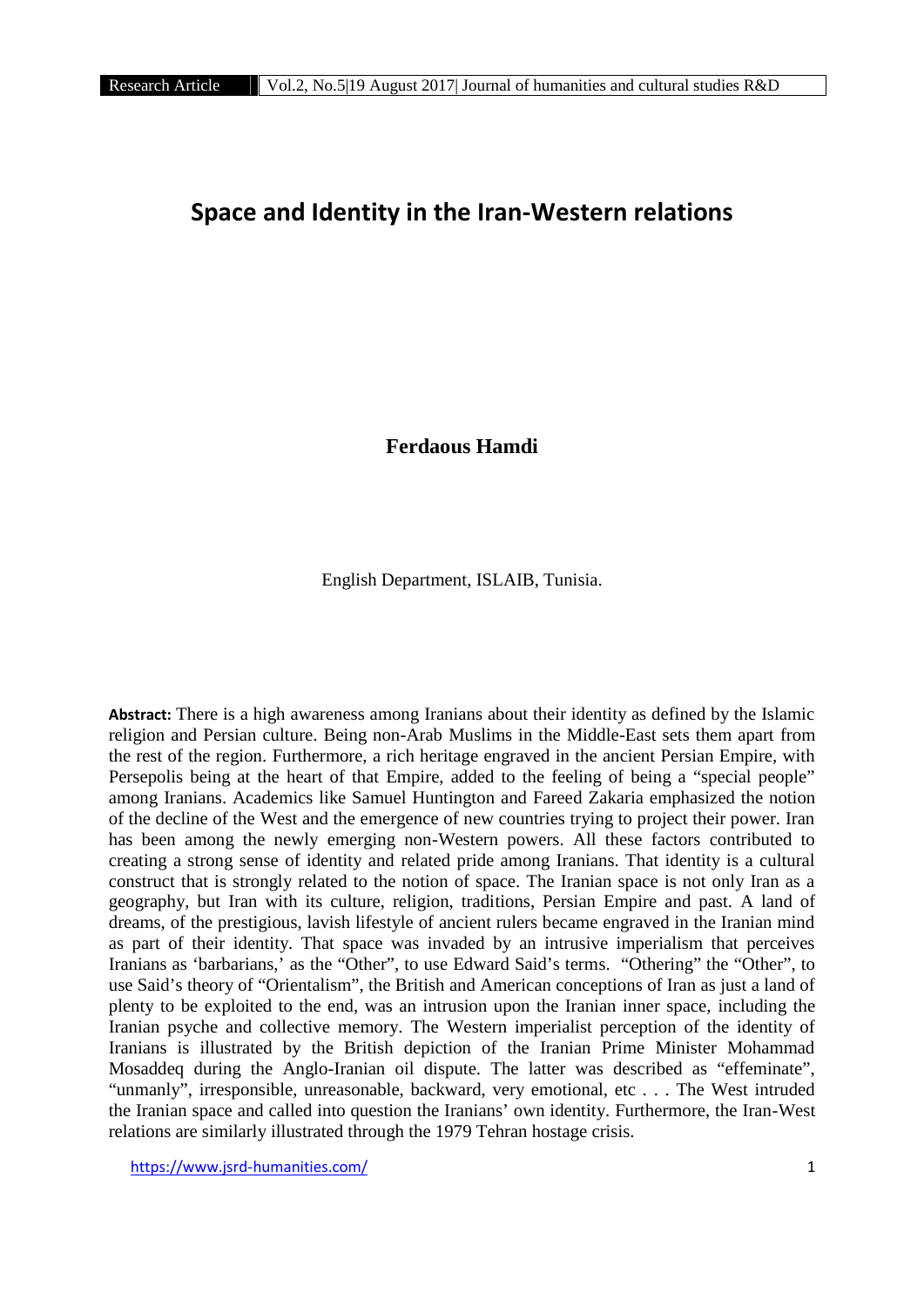**Key words**: *Space, Identity, Iran-Western Relations, Coup, Hostage Crisis.*

#### **Introduction**

Iran has a longer history than most countries, and is bigger than several ones. "But there is more to Iranian history than that—there are religions, there are influences, intellectual movements and ideas that have changed things within Iran and around the world" (Axworthy xiii). Today Iran is in the spotlight of international geo-politics. Iran represents one of the world's most ancient civilizations, and has been one of the world's richest and most complex ones. Situated between Iraq and Afghanistan, Russia and the Persian Gulf, the Iranians speak an Indo-European language in the midst of the Arab-speaking Middle East. Iran is commonly believed to be a homogeneous country, with a strong national culture; however, minorities such as the Azeris, Kurds, Gilakis, Baluchis, Turkmen and others represent almost half of the population (Axworthy xiv). Iran has preserved some of the most impressive Islamic architecture in the world, along with traditions of artisan metalworking, rug-making, and bazaar trading; an intricate and sophisticated urban culture (Ibid.).

Iranians are proud of their rich literary heritage and above all of their poetry that are part and parcel of their identity. It is common for ordinary Iranians to recite from memory long passages from their favorite poems; furthermore, they quote phrases from the great poets as part of their everyday speech. Poetry usually depicts the pleasures of life: wine, beauty, flowers and sexual love.

Yet Iran has also an intense popular tradition of Shi'ism which in the mourning month of Moharram emerges in religious processions dominated by a mood of gloom, and a powerful sense of betrayal and injustice (within which the oral delivery of religious poetry also plays an important part) (xiv-xv). It is a country with an ancient tradition of monarchical splendor, now an Islamic republic (xv).

Iran, or Persia, the image conjured up by Persia is a romantic one: "roses and nightingales in elegant gardens, fast horses, mysterious, flirtatious women, sharp sabres, carpets with colours glowing like jewels, poetry and melodious music(Ibid. xv). In the cliché of Western media presentation Iran (or the "Other") has a rather different image: rigid-looking mullahs/clerics, black oil, women covered undergloomy black chadors; grim crowds burning flags and shouting "death to America" (xv).

In the Southern province of Fars (capital Shiraz), Iran has the most ancient and impressive archaeological sites: Persepolis and Pasargadae. In ancient times the province was called Pars, after the people who had settled there—the Persians. When those people created an empire that dominated the whole region, the Greeks called it the Persian Empire, and the word 'Persia' was applied by them, the Romans and other Europeans subsequently to all the dynastic states that followed that empire in the territory that is Iran today—Sassanid Persia in the centuries before the Islamic conquest, Safavid Persia in the sixteenth and seventeenth centuries, Qajar Persia in the nineteenth century (xv). The word derives from the very earliest times, apparently meaning 'noble'. It is cognate both with a similar word in Sanskrit, and with the term 'Aryan' (xv). In 1935 Reza Shah, wanting to distance his state from the decadent, ineffectual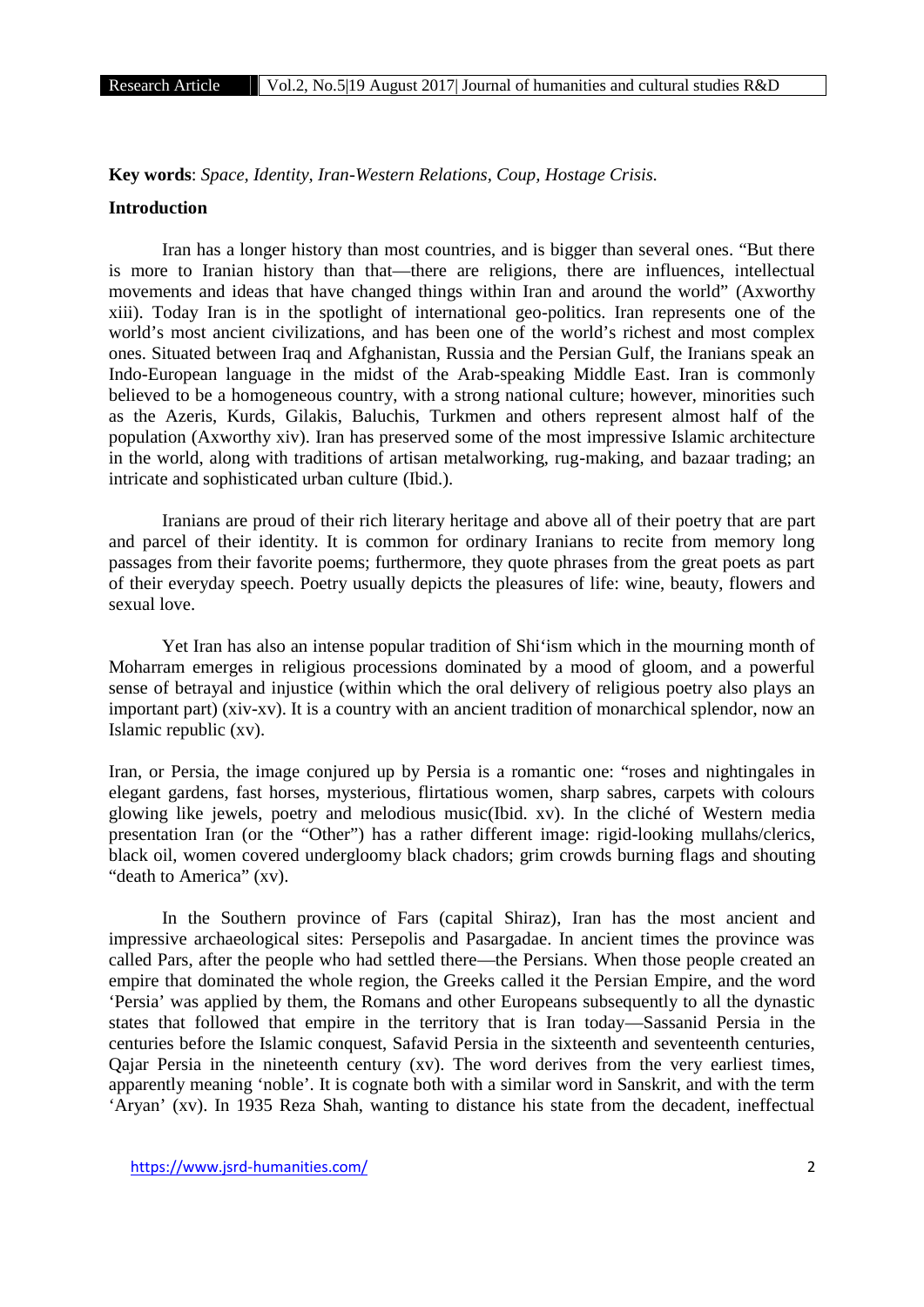Qajar government he had displaced, instructed his embassies overseas to require foreign governments henceforth to call the country Iran in official communications (Axworthy, xv-xvi).

Since 1979, Iran has struggled against the global impact of Western values and especially the American ones (Axworthy, 287).This can be considered as a manifestation of the Iranians' sense of distinctivenessas well as cultural significance (Ibid.). TheIslamicrevolution and the accompanying Islamic resurgencerevealed that previous ideas about the irrevocability of progress on Western terms in the non-Western world had been ill-advised (Ibid.). Here it should be emphasized that the revolution was more than merely a political chapter in the history of the country, but a rebirth of Shia Islam that Khomeini wanted to export worldwide. It was also an assertion of Iranian identity: independence, autonomy, Islamic values, self-rule, no foreign intervention, pride, cultural values and cultural assertiveness.

As far as art and culture are concerned, Iranian cinema is one of the most outstandingfields since the revolution. It was dominated by distinctive poetic artistry and universal appeal; furthermore, Iranian movies won many international prizes (Axworthy, 297). This cinema shows the continuingimportance of Iranian thought and expression (Ibid.). "Iranian culture still holds together an ethnically, linguistically diverse nation" (Ibid.).

Since 1979 Iran has defied the West, and above all, the Western conceptions of civilization (Axworthy, 298). The Western views of "civilization" as "Christian, Western and modern" were challenged by Iran by presenting cultural and civilizational options (Ibid.).

Despite the importance of the topic related to space and identity in the Iran-Western dichotomy, few studies have scrutinized it. This paper aims at filling up this gap, at least partially, by shedding light on the role of space and identity in the Iran-Western relations. This paper tries to answer the following research questions:

- 1) How are space and identity illustrated in the Iran-West dichotomy?
- 2) How did both the 1953 CIA coup against Iranian Premier Mosaddeq impact the Iran West relations?
- 3) How was the 1979 hostage crisis a turning point in the Iran-West relations?

This paper aims at studying space and identity in the Iran-Western relations. It stresses two seminal historical events that illustrate that relation, namely the 1950s' Anglo-Iranian oil dispute and the 1979 Tehran hostage crisis. The paper is composed of three main sections. The first section will flesh out the theoretical framework. The second section will shed light on the Anglo-Iranian oil dispute and its implications on the East-West relations. The third section will deal with the Tehran hostage crisis in 1979.

#### **I. Theoretical Framework**

This section will flesh out Samuel Huntington's "Clash of Civilizations" and Edward Said's Orientalism. These two theories constitute the theoretical framework within which the study is conducted.

#### **A. Samuel Huntington's "Clash of Civilizations"**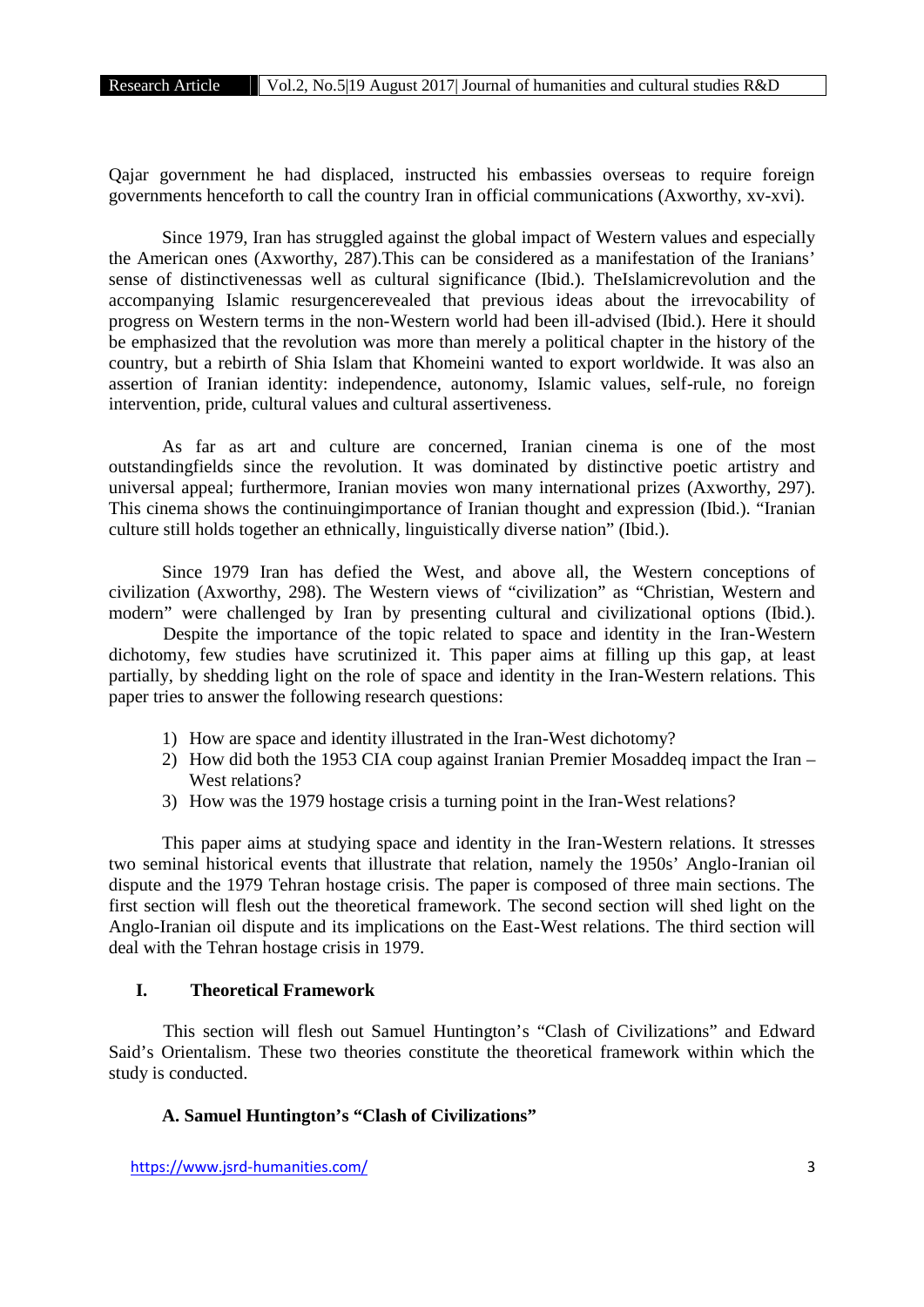This research is mainly conducted within the theoretical framework of Samuel P. Huntington's theory of "Clash of Civilizations," a theory suggesting that people's cultural and religious identities tend to be the major sources of conflict in the post-Cold War era. Huntington expanded his thesis in his book *The Clash of Civilizations and the Remaking of World Order (*1996).

Arguably, the theory is timely in an era wherein East-west relations have taken a new turn. Indeed, the U.S. seems to be "Remaking" the "World Order", to use Huntington's terms. Countries like Iraq and more recently Syria, have been subject to Western imperialism in the name of "liberation of the oppressed" from dictators, whatever that means. Saddam Hussein (the former Iraqi President) and Bachar Al Aassad (the current Syrian President) were the targets of Western attacks. Iran, another "Name" on the list of the countries that need to be "polished" by the U.S., have been in the spotlight in the Western political scene, and especially the American one. Apart from its controversial uranium enrichment program,Iran has a clear position on the Palestinian question, supporting the Palestinian struggle for independence from the Israeli occupation. Indeed, former President Mahmoud Ahmadinejad (2005-2013) overtly and defiantly attacked Israel, triggering the wrath of the West, particularly the U.S.

Huntington points out that "culture" and cultural identities, as civilization identities," are shaping "the post-Cold War world"(Huntington 20). Westerners, especially British and Americans, based their criticism of Iranians on "national character" explanations, thus misinterpreting the Iranian cultural identity. Indeed, construing Iranian culture was dominated by bias, prejudice and stereotypes. For instance, one British ambassador, concerned with Soviet influence following the battle of Stalingrad, described Iranians as a "volatile race" without "principles" (Qtd. in Abrahamian 1993, 114).

He added that Iranians, young and old alike, were solely concerned with illegal wealth(Ibid.). He also described Iranians as dishonest, "backbiters," unruly, "incapable of unity" and lastly, with no sense of organization<sup>1</sup>. To further illustrate the West's conception of the Iranian identity, another British ambassador declared that these flaws were not transitory periods but the perpetual faults of the "Oriental character" (Ibid.).

These imperial, even racist, attitudes are encapsulated in a 1951 Foreign Office memorandum drafted to explain why Iranians were so "emotional" as to reject the "reasonable" argument that their oil industry should continue to remain under British control for an indefinite period of time(Ibid. 114-15). Entitled "Paper on the Persian Social and Political Scene," the memorandum explained the following:

Most Persians are introverts. . . . Their emotions are strong and easily aroused. But they continually fail to subordinate their emotions to reason. They lack commonsense and the ability to examine reason from facts. . . . Often after finding the world does not answer their dreams, they relapse into indolence and do not persevere in any attempt to bring their ideas into focus with reality. This tendency is exaggerated by the fatalism of their religion. . . . They lack social conscience. . . .(Ibid. 115)

https://www.jsrd-humanities.com/ 4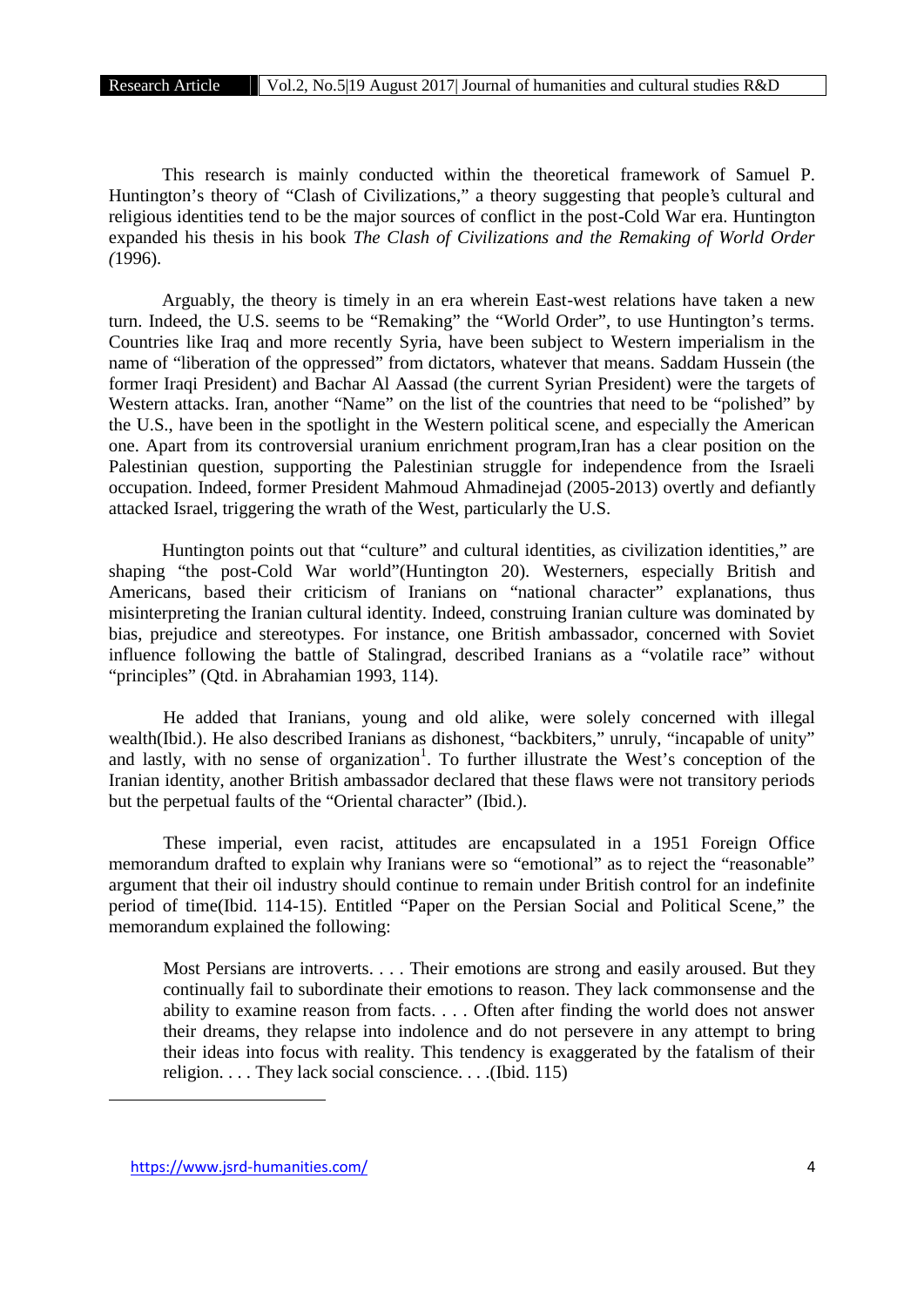This aforementioned quotation translates the Western deep disdain of the Iranian identity. The conflicts between the two cultures or "civilizations" went beyond the boundaries of political discord, to delve deeply into the Iranian identity. The latter is composed of Iranian heritage, psyche and collective memory. Western prejudice strikes at the heart of the Iranian identity; indeed, referring to the "fatalism" of Iranians' religion, namely Islam, further deepens the divide between the two cultures and give credence to Huntington's "clash of civilizations" theory.The U.S. and Britain, as imperial entities, perceive Iran as their own space; therefore, that space can be exploited, manipulated and usurped as they wish. This was made possible by Western hegemony that imposed a relation of domineering and dominated. In this regard, the Iranian identity was construed on purely Western terms as the "inferior," the "disoriented" the "weak" and the "backward Other."

In this regard, Blight *et. al* explained the East-West dichotomy in the context of the "frontier spirit". Once involved in the Middle East, the U.S. shaped its conception of the region, its people, and its religion (in brief, its identity) within the frontier myth—and all it implied regarding the superiority of Judeo-Christian religions, European origins, and the supposed responsibility to civilize backward nations ("The White Man's Burden"). The Western (American and British) encounter with Iran took place in that framework. Both British and Americans were dealing with "the identity" of the "Other" that was a misconceived and distorted image rather than the real identity. Hence the deepening of the "clash of civilizations". A question that arises here is the following: what happens to one's identity when one's own space is invaded? The Western conception of Iranian space as its own space, thus explaining why the U.S. and Britain considered Iranian oil as theirs, shapes the Western conception of Iranian identity. The latter, considered as inferior and dependent on Western culture and values, is debased.

Iran, or Persepolis, that symbol of greatness, civilization, wealth, and cultural rootedness, provided Iranians with a sense of "unique identity" as a Muslim, non-Arab civilization in a Muslim, Arab-dominated region. During the Persian Empire and the epochs following it, Iran saw different instances of attempting to project its power worldwide. For instance, the Revolution's spiritual leader Ayatollah Khomeini tried to export the Iranian Revolution abroad in the 1970s. Furthermore, in the years 2000s, former Iranian President Mahmud Ahmadinejad(2005-2013) was known for his inflammatory anti-Western speeches that stood as an overt defiance of Western authority.

The concept of space and identity is illustrated, one more time, in the 1979 Tehran Hostage Crisis wherein Iranian students kidnapped American diplomats from the American Embassy in Tehran and held them hostage for 444 days. Tehran, and more specifically, the American Embassy, is another space of encounter that involved a Western identity and an Eastern identity. The Western identity, represented by the U.S. represented the Western Christian entity that opposed the Eastern Iranian identity. The latter represented the presumably "inferior," non-Western (therefore "non-modern," "backward") non-Christian, (therefore "uncivilized") "breed." Here again, Edward Said's "Othering" the "Other" comes to the surface. Non-Western and non-Christians' identity is stigmatized as pejorative because it is not in line with Western values and does not correspond to the Western conception of being the "right culture."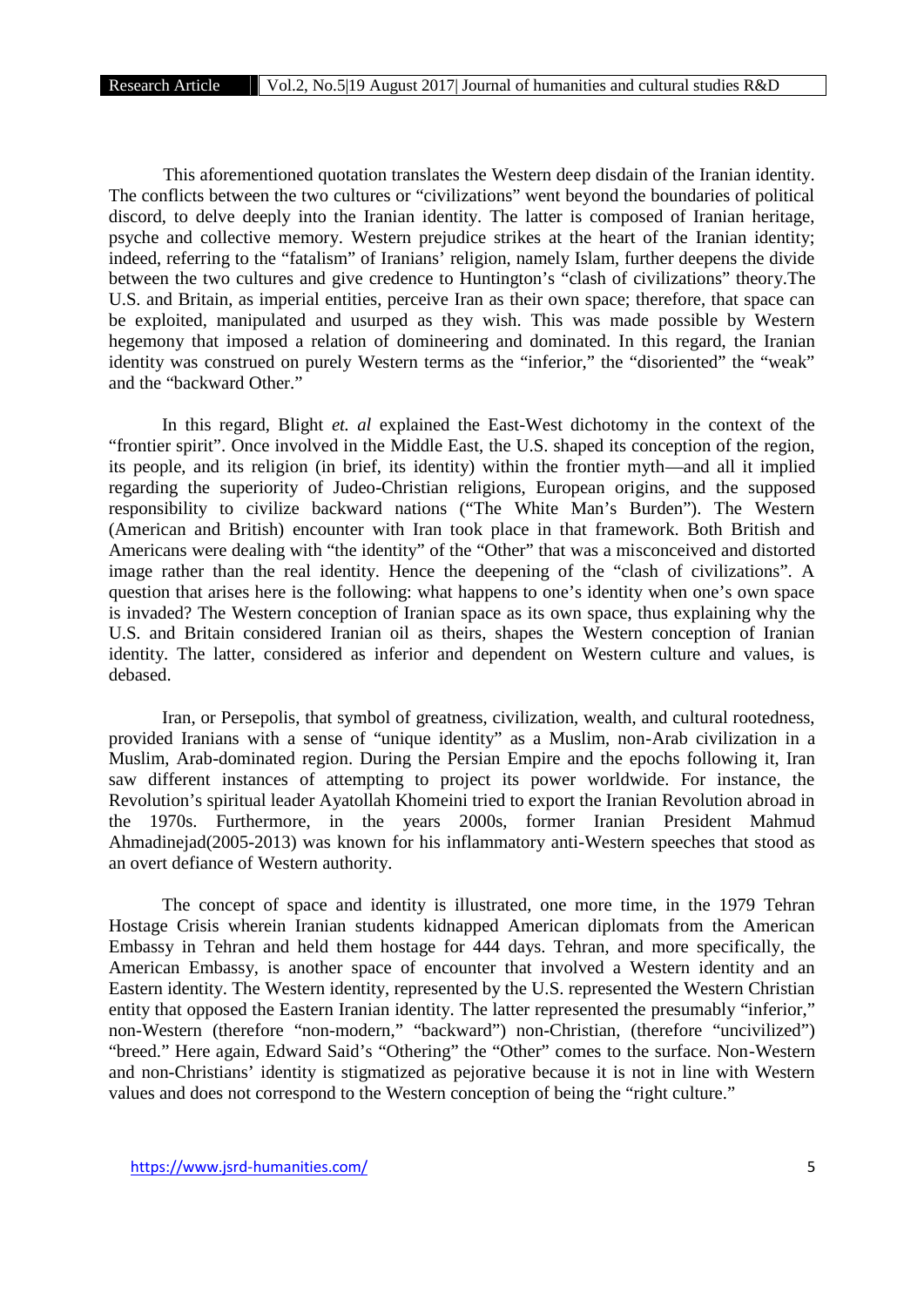## **B. Edward Said's "Orientalism"**

Said argues that even though the "age of empire" came to an end following World War II, during the process of decolonization that began with the independence of India in 1947, imperialism continues to have a significant cultural impact. In order to be conscious of this fact, he notes, one should observe how colonists and imperialists continue to use "culture" to control faraway territories and people. Said's message is that "imperialism is not about a moment in history;" it is rather about an ongoing symbiotic "discourse between subject peoples" and the prevailing discourse of the empire"(Curran and Takata). Notwithstanding the seeming end of colonialism, the implicit assumptions on which the empire was founded remain, putting out "visions" of an "other" world devoid of dominance, restraining the "imaginary of equality and justice"(Ibid.) Said perceives drawing attention to "these unstated assumptions" and making people aware of them "as a first step" toward altering "the old tentacles of empire" (Ibid.). For this reason he wrote *Culture and Imperialism*(Ibid.).

According to Edward Said, what he calls the "Occident" has a long tradition of what he terms « Orientalism», which he defines as « a way of coming to terms with the Orient that is based on the Orient's special place in European Western Experience»(Ibid.). The Orient is close to Europe; furthermore, it contains Europe's best colonies (rich and old) from which it derives its civilizations, languages, « cultural contestant, » and the most important conceptions of the « Other »(Ibid.). Moreover, the Orient contributed to the definition of Europe or the West as its opposite image, "idea, personality, experience" (Ibid.). This « Orient », claims Said, is not « imaginative », but is «an integral part of European material civilization and culture. Orientalism expresses and represents that part culturally and even ideologically as a mode of discourse with supporting institutions, vocabulary, scholarship, imagery, doctrines, even colonial bureaucracies and colonial styles » (Ibid.).

Orientalism, Said adds, is "a style of thought based upon ontological and epistemological distinction made between "the Orient" and (most of the time) "the Occident." Therefore, a significant number of writers "have accepted" the main "differences between East and West as the starting point for elaborate accounts concerning the Orient, its people, customs, "mind," destiny, and so on" (Ibid.).

## **II. The Anglo-Iranian Oil Disputeand the 1953 CIA Coup**

These events areimportantin many ways. First, they help put the Iran-West relations in their historical and geo-political perspectives. Indeed, Iran as a space and an identity, representing the Eastern part of the dichotomy, faced Britain and later the U.S., namely the Western part of that dichotomy. Second, since this study is conducted within the theoretical framework of the "clash of civilizations", the oil dispute clearly illustrates that clash through the British conception of Iranians or the "Other."The oil dispute takes one to the realm of cultural conflicts originating from colonialism, Western hegemony and imperialism. This point also reveals that the "clash of interests" was at the heart of the East-West conflicts.

Coming back to the U.S.-British-Iran relations and the 1950s' oil crisis, in order to destabilize Mosaddeq's regime, the British launched a propaganda battle against Mosaddeq and the National Front. The British issued articles in important British and American newspapers.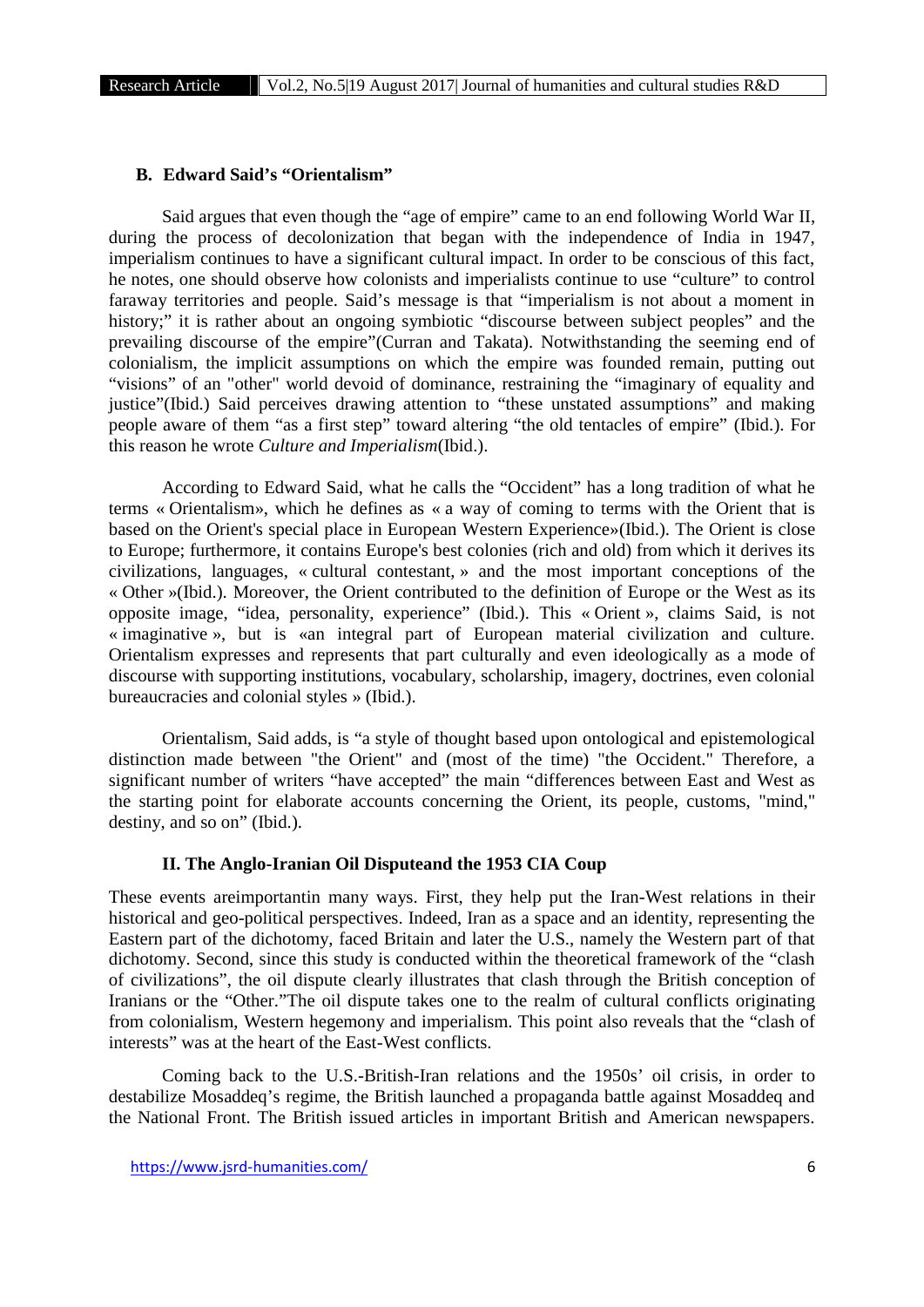For example, the *Observer* described Premier Mosaddeq as a "Robespierre fanatic" and a "tragic Frankenstein" with a gigantic head" and "obsessed with one xenophobic idea" (qtd. in Abrahamian 2001, 193)*. Time* depicted him as a shy man with a tendency to become dangerously courageous when "emotionally aroused" by his "martyrdom complex" (qtd. in Abrahamian 2001, 193). In this regard, the issue of martyrdom in the Iranian Shia culture is part of the Iranian identity.

In Shia theologians' belief, Husayn's martyrdom represented the victory of moral values over barbarian authority (Nasr, 49). The assassinations of Shia imams fostered the emotional connections to the imams in the form of strong ties to the sanctuaries raised above their graves (Ibid. 54). The imams' grief is at the hub of the Shia creed of martyrdom, "shahadat" (57). In Shia doctrine, martyrdom is the utmost evidence of faith, following the imams' model, an action that will not only secure the martyr a place in paradise but also foster Shiism (57). The Shiite students, impregnated with the cultural heritage of their religion, had adopted the legacy of Hussein's martyrdom, which remained part of the revolutionary fervor of the late 1970s in Iran. For the Western mind, however, exposing oneself to death is simply a crazy act; such was the hostages' view of their captors. This can also be interpreted as an instance of the "clash of civilizations"; indeed for those Westerners who are not familiar with Shii Islam, martyrdom or dying for the cause would remain a strange, irrational, and even barbaric act.In brief, the notion of martyrdom, which was interpreted by Westerners as a "complex", as seen above in the British depiction of Premier Mosaddeq, was part of Iranian identity. In this regard, the concept of identity is subjective and needs to be redefined on Iranian terms, and not on Western ones.

The use of the media against Mosaddeq reveals that both the United States and Britain were determined to use all means possible to shake Mosaddeq's government because he refused to yield to Western pressure and compromise Iran's valuable oil industry. Britain similarly launched a hard attack on the National Front. Britishofficials described it as "nothing but a noisy bunch of malcontents;" that Mosaddeq, who was a "wily Oriental," was "wild," "erratic," "eccentric," "crazy," "gangster-like," "fanatical," "absurd," "dictatorial," "demagogic," "inflammatory," and "single-mindedly obstinate" (qtd. in Abrahamian 2001, 193).

The British conception of Iranians discloses a negative attitude riddled with value judgment and misconceptions of the nature of the "Other." Iranians are described as "child-like," "tiresome and headstrong," "unwilling to accept facts," "volatile and unstable," "sentimentally mystical," "unprepared to listen to reason and common sense," and "swayed by emotions devoid of positive content" (Ibid. 193). In a printed document entitled "A Comparison between Persian and Asian Nationalism in General," Shepherd told senior officials in the other ministries that Iranian nationalism was not "authentic" and desperately needed a "guiding hand"; the salvation of Persia, he added, would be a twenty-year occupation by a foreign Power (rather like the occupation of Haiti by the United States) (194). Another revealing printed memo of the British embassy in Tehran read:

Most Iranians are introverts. Their imagination is strong and they naturally turn to the agreeable side of things—they love poetry and discussion, particularly of abstract ideas. Their emotions are strong and easily aroused. But they continually fail to test their imaginations against reality and to subordinate their emotions to reason. They lack common sense and the ability to differentiate emotion from facts. Their well-known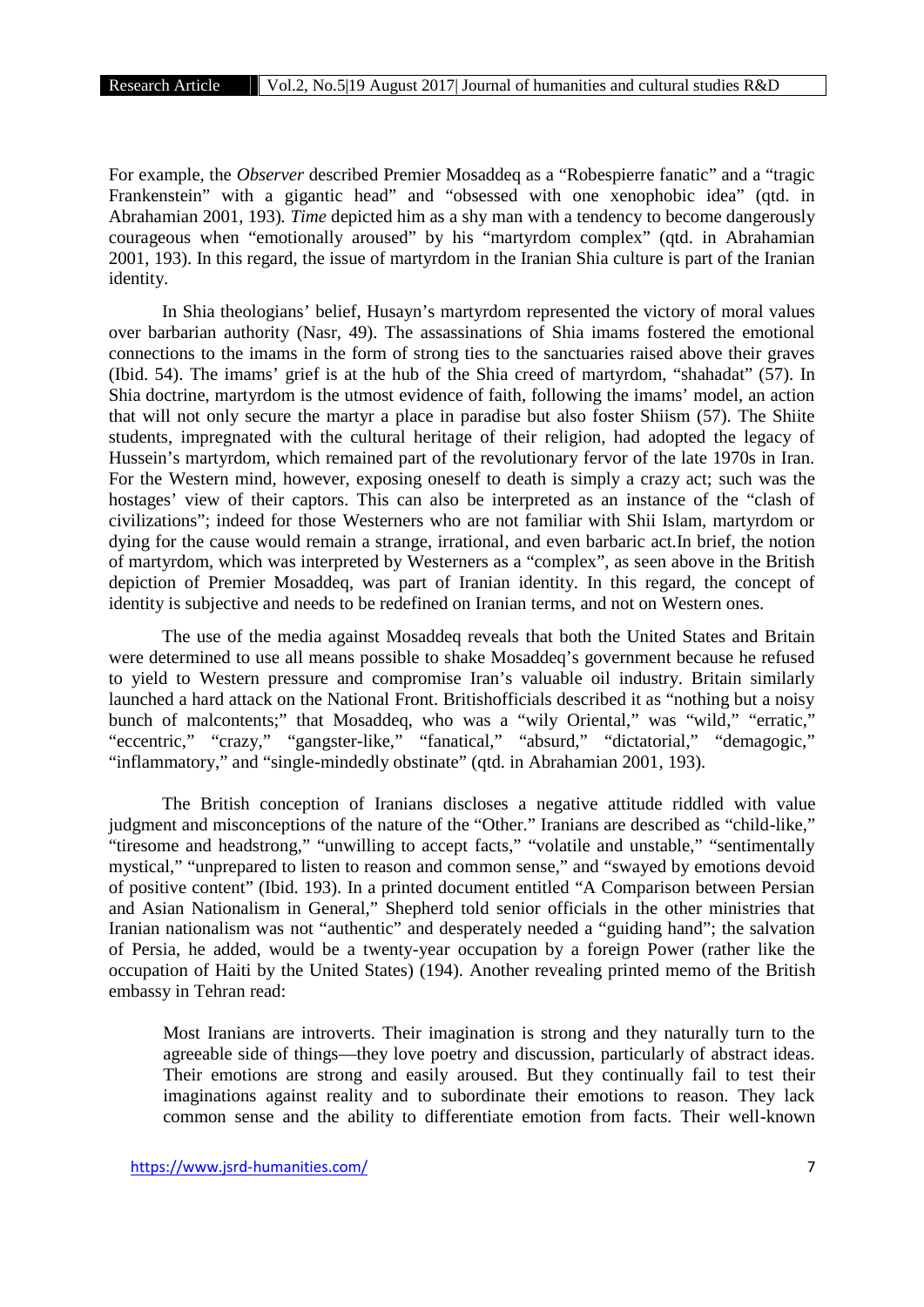mendacity is rather carelessness to the truth than a deliberate choice of falsehood. This excess of imagination and distaste for facts leads to an inability to go conscientiously into detail. Often, not finding the world to their dreams, they relapse into indolence and do not persevere. This tendency is exaggerated by the fatalism of their religion . . . Nearly all classes have a passion for personal gain and are ready to do most things for money. They lack social conscience and are unready to subordinate personal interests to communal ones. They are vain and conceited, and unwilling to admit to themselves that they can be in the wrong. They are always ready to blame other people (qtd. in Abrahamian 2001, 194).

In this regard, William Roger Louis observes that "[i]n view of Shepherd's low opinion of the "Oriental character" and of Iran itself as a country of "Oriental decadence," it is hardly surprising that he and Mosaddeq found conversation difficult. He impressed upon Mosaddeq, and, it seems, on all other Iranians he met, that Iran had not been allowed to develop "at the hands of a virile and civilized nation"  $(135-136)$ .<sup>2</sup> An important question arises here: who sets the standards of "civilization"? The British side believes that Iranians cannot grow as a mature nation without the help of a "civilized nation," which of course means a Western nation. This criticism is in line with Said's "Orientalism."

The 1953CIACoup against Mosaddeq was an invasion of Iranian space both physically and non-physically. Indeed, the CIA disrupted the modernization and democratization processes that were being undertaken by Mosaddeq. The Western behaviour during the coup was a blow to Iranian identity. The way the British depicted Iranians reveals that the former perceived the latter as inferior. They saw them as people who, instead of relying on reason (presumably like Westerners), relied on emotions (presumably like Easterners). Another possible interpretation is that this "othering" of the "Other" gives the political struggle between Iran and the West a cultural dimension. One cannot overlook the value judgment inherent in those British comments on Iranians, portraying them as emotional and unreasonable, or incapable of reasoning. Furthermore, the comment on the Iranians' religion can be deemed as not simply derogatory but even racist. Heiss's view on the stereotypical image of Iranians as they were depicted by British and American officials stems from the fact that Iranians were judged by the predominant Western norms of acceptable behavior, rather than measuring them against acceptable Iranian standards (4).

In reality, the clash originated from the conflict of economic interests that opposed the great powers and their drive for imperialism and control of Middle Eastern resources on the one hand, and Iran, along with its drive for nationalism on the other hand; again, this topic is treated by Mary Ann Heiss in her book *Empire and Nationhood: The United States, Great Britain, and Iranian Oil, 1950-1954,* which is also reminiscent of Edward Said's *Culture and Imperialism*.

Heiss affirms that the Anglo-Iranian dispute was important as an outcome of Iranian nationalism, which rose following World War II (4). She contends that it was Iranian nationalism that pushed the Iranian government to nationalize the oil industry and maintain it, despite its consequences, and not merely its wish to increase oil revenues (Ibid). It gives us answers as to why Iran wished that Britain would give up its total control over the oil industry and why the

 ${}^{2}$ Gasiorowski and Byrne (2004).

https://www.jsrd-humanities.com/ 8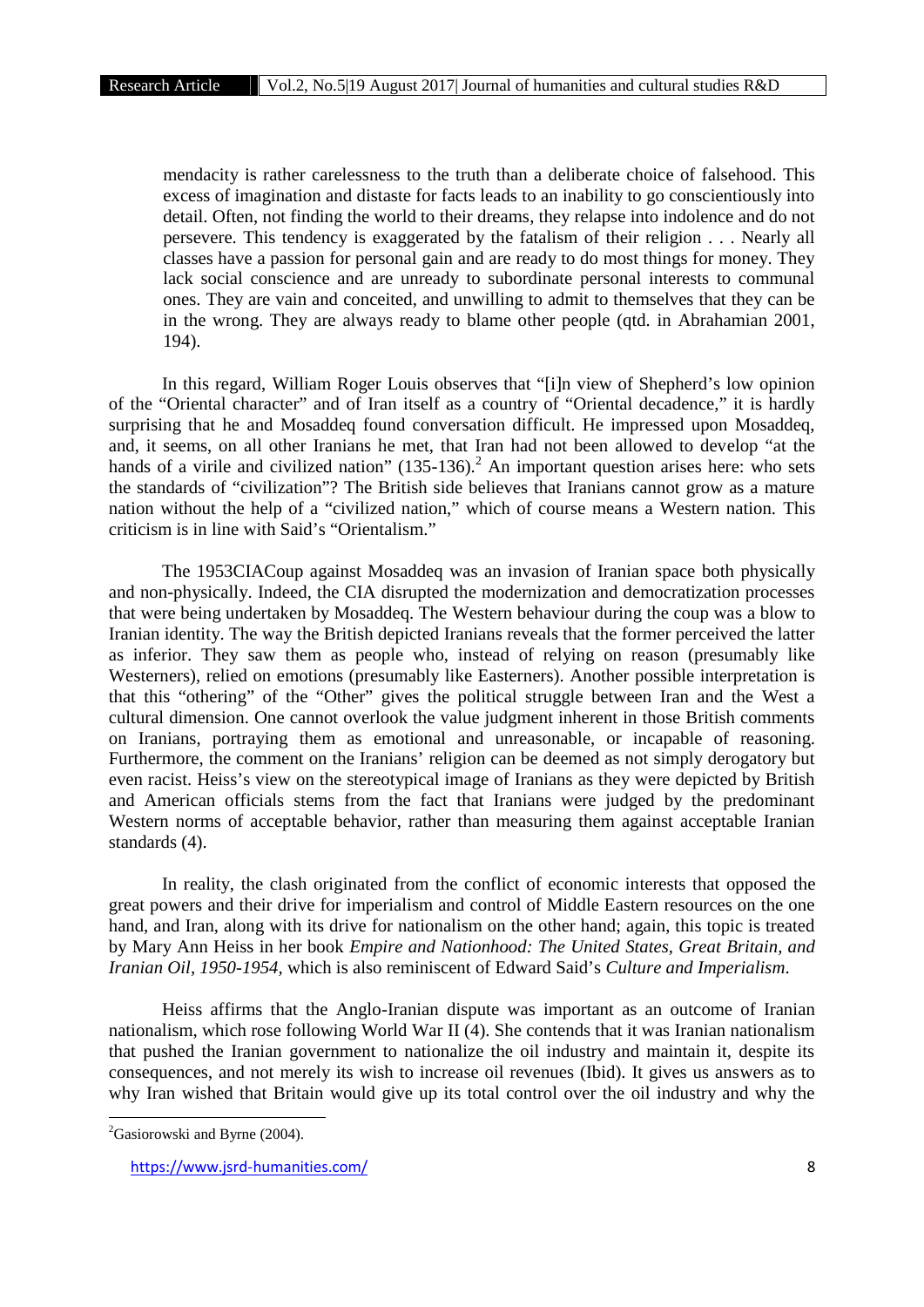Iranians persevered despite the enormous economic difficulties (4). Interestingly, Heiss conceives of the "clash of civilizations" in terms of the relations between nationalism and the oil controversy when she observes that "[T]he role that nationalism played in the oil dispute suggests another important aspect of the story: the clash of cultures that is evidenced between the industrialized West and the developing East" (4). She argues that during the oil conflict, English and American statesmen displayed Western cultural prejudices; indeed, they "consistently" used what Edward Said termed "orientalism" during talks with Iranian officials, particularly Premier Mosaddeq, whom they portrayed as inferior, childlike and feminine (4). They frequently described him using gendered language that revealed their belief that he was not "manly enough" to get involved in international politics, and not suitable for the position of Prime Minister (4). Heiss further notes that "[t]hey condemned as personal quirks or eccentricities what were accepted forms of behavior in Iran, failed to see Mosaddeq as their equal, and dismissed him as an unworthy adversary whose position did not matter" (4).

This conflict joins the spirit of nationalistic movements of liberation in the post-World War II era as a reaction to the colonialism and imperialism of the West. The "clash of civilizations" paradigm can be seen at different levels. First, it might be argued that it was an elaborate work of the West, or a product of Western colonization and imperialism with underlying economic motives. Second, the imperialist drive accounting for the clash, was obvious in the way the AIOC perceived Iranian oil, seeing it as its property; hence the British alarm at Mosaddeq's oil nationalization. Third, the way both the British and the Americans dealt with Mosaddeq, who represented "the other," the one who was an obstacle to their economic interests, reflects a certain scorn vis-à-vis this "other." Consequently, this "obstacle" had simply to be removed in order for them to pursue their own interests, and this whatever the means, the human consequences, and the moral repercussions.

The reason accounting for British criticism of Iran was their failure to control Iranian oil resources. Commenting upon Mosaddeq's and the Popular Movement's domestic as well as international impact, Katouzian (2009) contends that the struggles for decolonization, especially in the Middle East and Africa, in the 1950s, were to varying degrees accounted for by the Iranian Popular Movement, the emblem of which was Mosaddeq (xv). Yet, he contends, there was a main difference with several of those battles for independence, in that the Iranian movement also targeted the creation of a democratic government (xv). Iranian identity was epitomized in the character of Iran's nationalist figure, Premier Mosaddeq. He was the incarnation of nationalist struggle for independence, autonomy, sovereignty and dignity.

The nationalization dispute intertwines some of the main themes in the recent histories of the United States, Britain, and Iran (Heiss, 5). On the one hand, it reveals the significance of the Middle East and its oil for both the economic and national security strategies of the Western great powers; on the other hand, it links this development to the character of the Anglo-American relationship and to the emergence of nationalism in the developing countries (Ibid.).

## **III. The 1979 Tehran Hostage Crisis**

From the Iranian perspective, the hostage takeover became an essential chapter in a narrative of "national self-determination and revolutionary" fervor (Blight *et. al*, 140). The heroism associated with the Students Following the Line of the Imam on the Iranian side was in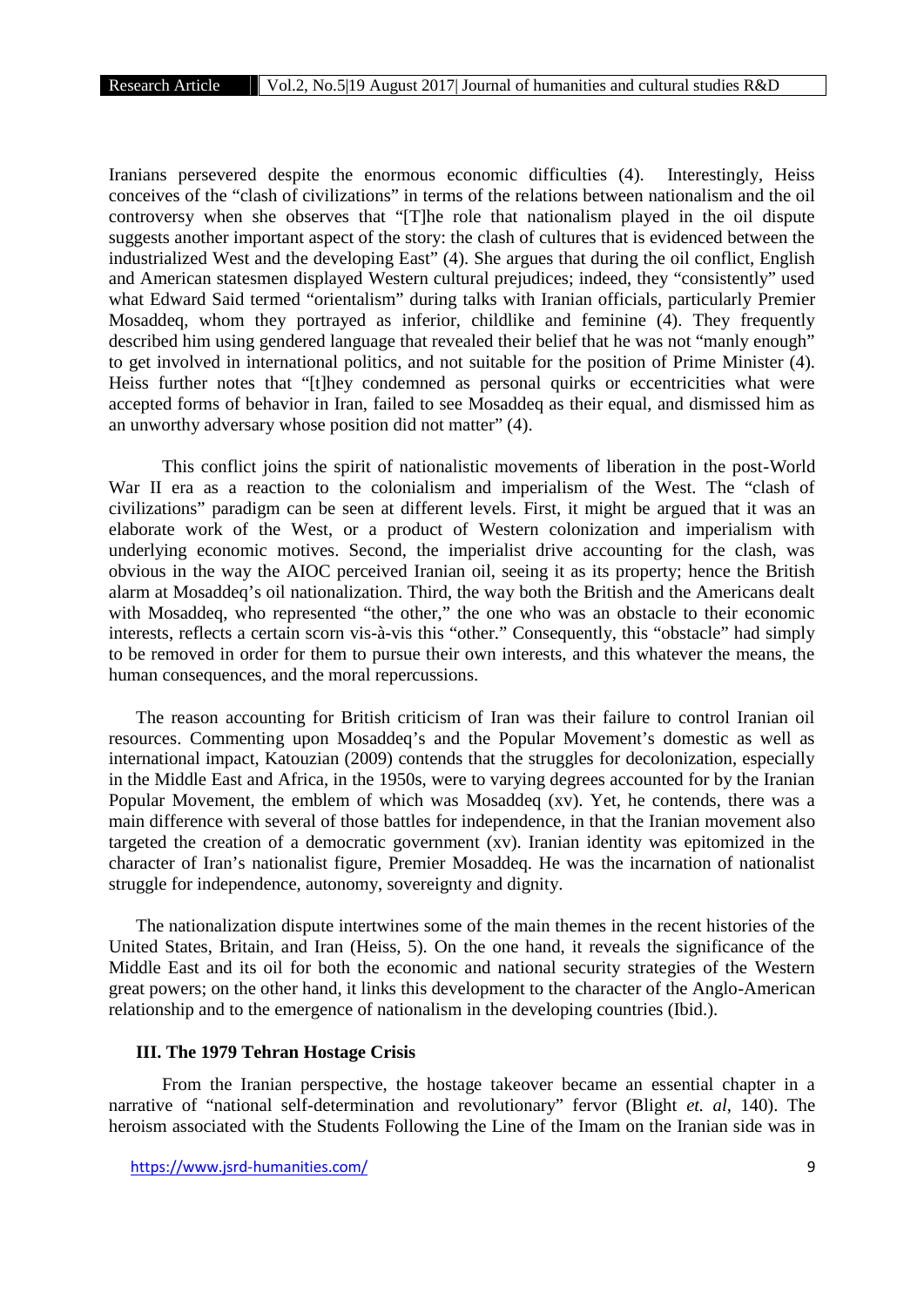conflict with the tragic episode of the hostage crisis on the American side, thus illustrating two completely different national narratives of the crisis. This theme joins Blight *et. al*'s view of the "dueling" national narratives of the U.S. and Iran. Arguably, the respective national narratives of both the U.S. and Iran can be interpreted as dimensions or illustrations of the clash of civilizations advanced by Huntington. On the other hand, the students' stance as heroes defending their country against what they perceived as Western aggression, opposed the Iranian identity, a mixture of Islam, nationalism and resistance to a Western identity revolving around imperialism, hegemony and oppression.

Based on the U.S. national narrative**,** for the majority of Americans, Iran came to the surface only with the collapse of the Shah and, most intensely, with the seizure of American embassy hostages in 1979 (Blight *et.al*, 37). The Tehran hostage crisis, one of the most traumatic chapters of American diplomatic history, reverberates with a fundamental theme of the American frontier myth, the "captivity narrative" (Ibid. 37-38). Stories of European-origin settlers, mainly women, being kidnapped by indigenous tribes flourished during the Indian wars. These stories aimed particularly at contrasting the virtue and supremacy of Christian morals over those of the barbarians the Europeans were driving out of their ancient lands by force (Ibid. 38). A *Time* magazine tale in December 1979 read: "the nation's official Christmas tree is dark except for one star at the top, because the hostages in Iran have yet to receive the Christmas gift of freedom from the unwise men of the East" (qtd. in Blight *et.al*, 38).This statement reiterates what British diplomats stated about the "unwise" Mosaddeq. Being unwise, according to the British was a feature of feature of Mosaddeq that he shared with Iranians at large. In their perceptions, it set Easterners apart from the wise Westerners who decided Iran's destiny. They did it because they believed that they were the astute, shrewd ones who had the best of judgments. Commenting upon the above statement in *Time* magazine, scholar Catherine Scott observed that the "quote captures nearly all of the captivity myths surrounding the hostage crisis in Iran: Christianity in battle with 'unwise' Islam, fervent patriotism, remembrance of the hostages' plight, and Carter's steadfast and heroic bearing in the White House" (Ibid. 38).

Clearly, the East-West or the Iran-West encounter opposed two identities that are at the heart of Huntington's theory of "clash of civilizations." An Eastern identity, shaped by a distinct rich history and heritage, trying to position itself on the winning side of the dichotomy, "struggling" with a Western identity shaped by a different history and believing in its "cultural superiority". The latter was accounted for by political and economic supremacy.

The portrayal of this East-West friction on the "frontier" of the Iranian "desert wilderness" was compatible with other typecasts of Muslims described in European narratives of their confrontation with non-European cultures, specifically, the disdainful Orientalism dominating European perceptions of the Middle East (Blight *et.al*, 38). The very old European encounter with Islam was dominated with violence and imperialism, marked by long battles opposing Christian Europe to Turkish and Arab Muslims who had occupied the Iberian Peninsula in the  $8<sup>th</sup>$  century as part of expanding the new religion (Ibid.). According to historian Barbara Tuchman, the Turkish defiance of Europe in the 1683 siege of Vienna, and the invasion of Spain, the Balkans, and other areas aroused the already superior self-esteem of Europeans (Ibid.). Therefore, when it was settled by Europeans, the U.S. inherited and espoused the European perception in the New World (Ibid. 38-39). In its encounter with the Middle East (at the end of WWII), the "frontier myth" dominated the American perception of the region, its nations, religion and its related conception of the superiority of Judeo-Christian religions,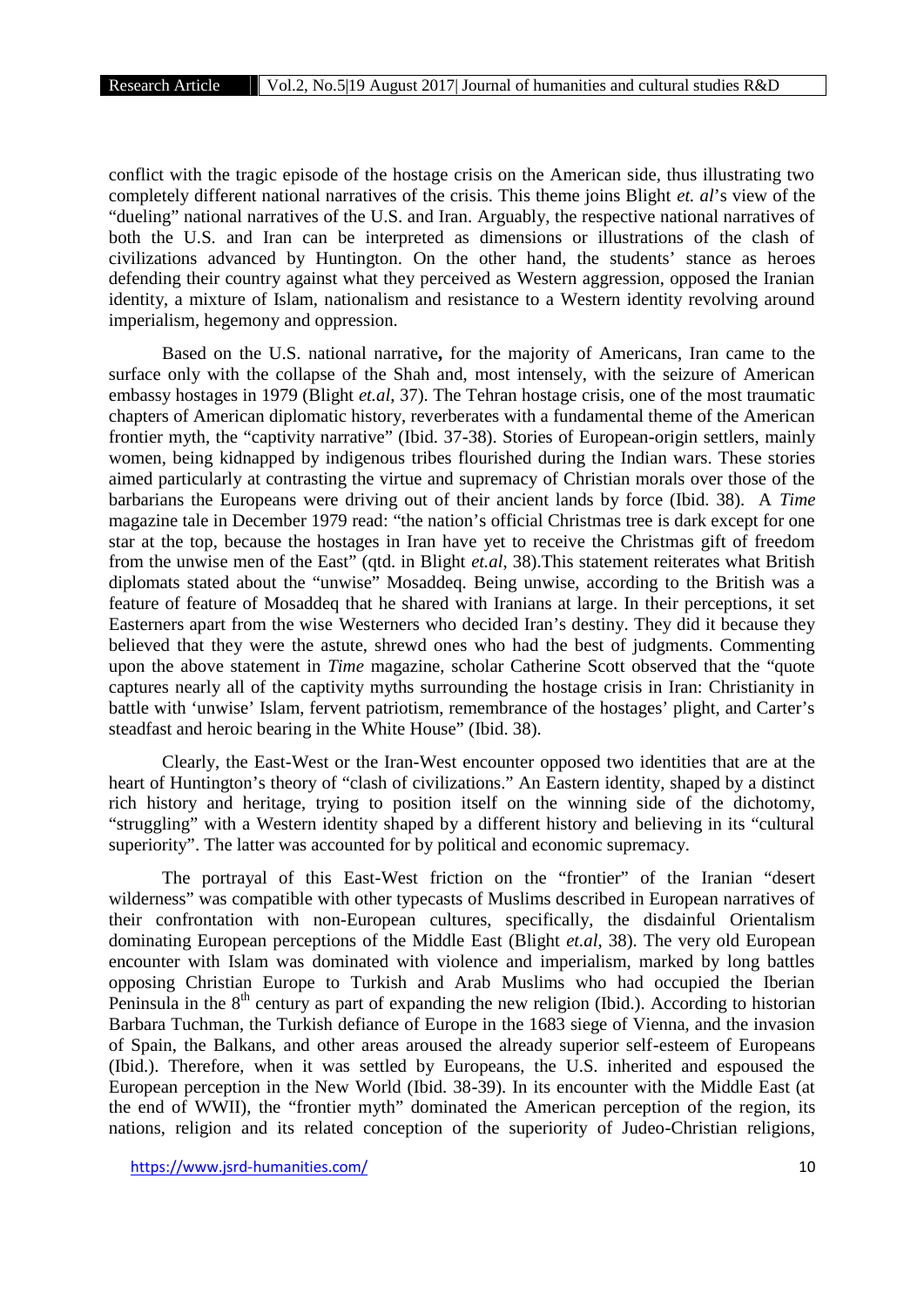European origins and the assumed white man's burden to civilize backward people (Ibid. 39). The Middle East fits perfectly into the "frontier myth," which had greatly impacted most Americans' views on the westward expansion of European power in North America and the related removal and dislocation of its aboriginal peoples (Ibid.). In Richard Slotkin's view, the taking over of the wilderness and the "subjugation" or dislocation of the Native Americans were the Western tools to the achievement of a "national identity, a democratic polity, an ever expanding economy, and a phenomenally dynamic and 'progressive civilization'" (qtd. in Blight *et.al*, 39).

The wilderness was a Puritan conception revealing an idea of wild lands, occupied by dangerous and pagan savages (Blight *et.al*, 39). A major principle of the so-called "American exceptionalism" is Americans' recognition of a holy mission to civilize (i.e., christianize) the dwellers of the wilds, with the use of violence if needed, which was almost always the case (Ibid.). Of course, if there was any wealth, Americans of European origin would hurry to take advantage of it, and there almost always was.

Therefore, the Eastern identity was defined in Western terms as weak, fragile and emotional, hence its need for the Western identity, the savior, to christianize and civilize. This entails the dependence of the Eastern identity on the Western one. It was with this cultural frame of mind, full of feeling of superiority and prejudice about the "Other," that the Americans encountered the Middle East wherein they found "backward," "savage" people who resisted the European colonialists' culture (Ibid.). For the Americans, those "undeveloped" and "uncultured" people worshipped an alleged false prophet, Mohammed, who had himself opposed both the religion of Abraham and the Old Testament prophets (Blight *et.al*, 39-40). Americans considered the richness of the Persian heritage and the accomplishments of Arab culture unworthy of interest, if they were barely aware of them at all (Ibid. 40).Since the victory of the Islamic revolution in Iran, the depiction of its leaders in the U.S. has stressed the assumed wildness, foolishness, and savagery of the Iranian people (Ibid.). From the hostage crisis episode to the current moment the three major American charges against Iran: terrorism, human rights abuse, and the dangerous nuclear project, have been construed in terms of irrationality (Ibid).

The attitudes of Western "anti-Muslim chauvinists" were reinforced by tragedies such as the 9/11attacks which confirmed the view of Arabs as barbarians (Ibid.).This unthinking reaction, nurturing by paranoia and ignorance, was officially endorsed in President George W. Bush's State of the Union address in January 2002, in which he labeled Iran one-third of an "axis of evil," thus joining it with Iraq and North Korea (Blight et *al*, 40-41). It should be emphasized that the dynamics of advanced capitalism are strongly connected to an avid drive to expand, to look for new "wildernesses" to conquer and civilize (that is to westernize) (Ibid. 41).

Carter's political needs were far from being in line with those of the Imam. Also, the State Department's efforts to conduct effective and "rational" talks grounded on "the rule of law" were obstructed by the students' apparently "irrational" disposition to die as martyrs and by the shaky Iranian government's unreliability as a negotiating partner (Farber, 140-41). This conception of "rational" Americans facing "irrational" Iranians is once again reminiscent of the British views of Iranians during the oil negotiations' crisis in the early 1950s. The stunned and confused hostages believed that the students' willingness to die as martyrs was an irrational basis for action; however, in revolutionary Iran, a generation overwhelmed by the feelings of sacrifice, was eager to die for the cause. The Shiite students, impregnated with the cultural heritage of their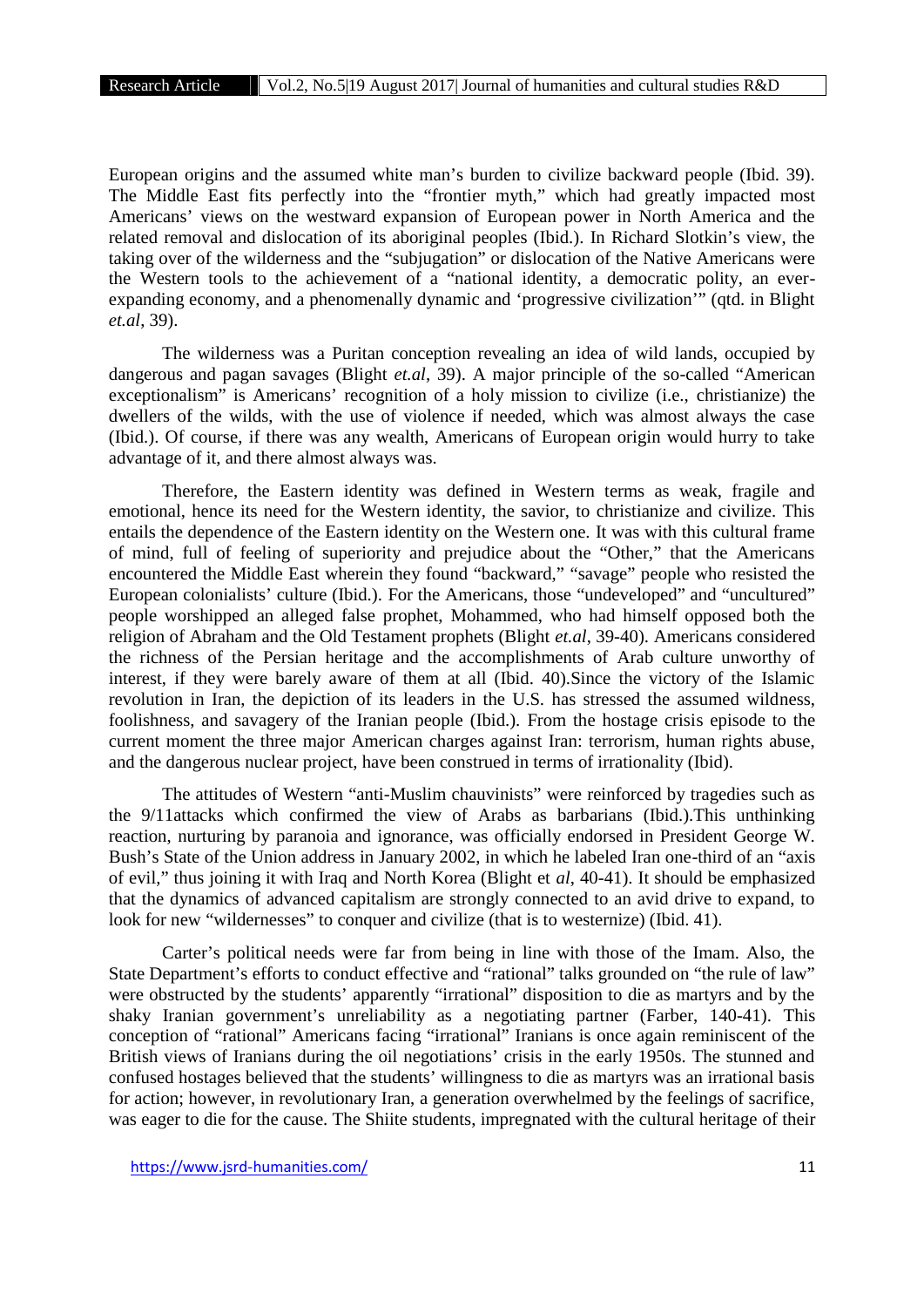religion, had adopted the legacy of Hussein's martyrdom, which remained part of the revolutionary fervor of the late 1970s in Iran. For the Western mind, however, exposing oneself to death is simply a crazy act; such was the hostages' view of their captors. In many ways, the East-West cleavage is a clash between two different identities, but on the same space, which is the Iranian space. This can also be interpreted as an instance of the "clash of civilizations". Indeed, for those Westerners who are not familiar with Shii Islam, martyrdom or dying for the cause would remain a strange, irrational, and even barbaric act. This raises another issue, that of the extent of the embassy personnel's knowledge of Iranian culture. It would be expected that all the embassy's representatives have a proper knowledge of the host country's culture for an effective diplomatic mission well before starting their work. In this regard, Carter and the whole White House political team drew an important lesson, however late it had been, from the hostage crisis: one should know one's enemy very well before dealing with him.

In brief, the U.S.-Iran relations witnessed a turning point during the hostage crisis, deemed by scholars as the gravest foreign policy crisis in the history of the U.S. The crisis, which was political and diplomatic, took cultural proportions. Indeed, the way Americans approached revolutionary Iran and the crisis, revealed a certain perception of Iranians that put the bilateral relations in a cultural framework.

The media in the West have labeled Khomeini and the Islamic Revolution of 1979 as "dogmatic", "atavistic" and "primitive". For the Americans, Iranian mullahs or clerics were simply a bunch of "crazy fanatics", American-haters and an "irrational" type of people. However, for Khomeini and his circle, what they did was "rational" and motivated by their willingness to preserve their identity as well as their interests.

#### **Conclusion**

The objective of the paper was to shed light on the issue of space and identity in Iran- Western relations. Iran as a space was important to the geo-political and economic interests of the West. That space was intruded, exploited and usurped by Western powers. This relation of hegemony involved a western identity that considers itself as "the model" to be followed. Western values of Christianity, modernity and progress oppose an Eastern identity that resists that model and believes in its unique identity.

The paper attempted to show how space and identity are illustrated in the Iran-West dichotomy. An Iranian identity faced a Western identity in a conflictual relationship within Iranian space. The paper sheds light on how the 1953 CIA coup against Mosaddeq impacted the Iran-West relations. It reveals how the West approached Iran and Iranian culture by invading its space, both physically and metaphorically.

The paper was divided into three sections. The first section introduced the theoretical framework: Samuel Huntington's "clash of civilizations" and Edward Said's "Orientalism." Both theories are used throughout the article in the analysis of the main historical accounts involving the West and Iran. While both theories are not very recent, they still account for the ongoing antagonism characterizing the Western and Iranian relations. The recent conflicts involving the East and the West, with the involvement of such countries as Yemen, Saudi Arabia, Syria, the U.S. and others attest to the validity of those theories that are at the hub of the East-West conflicts.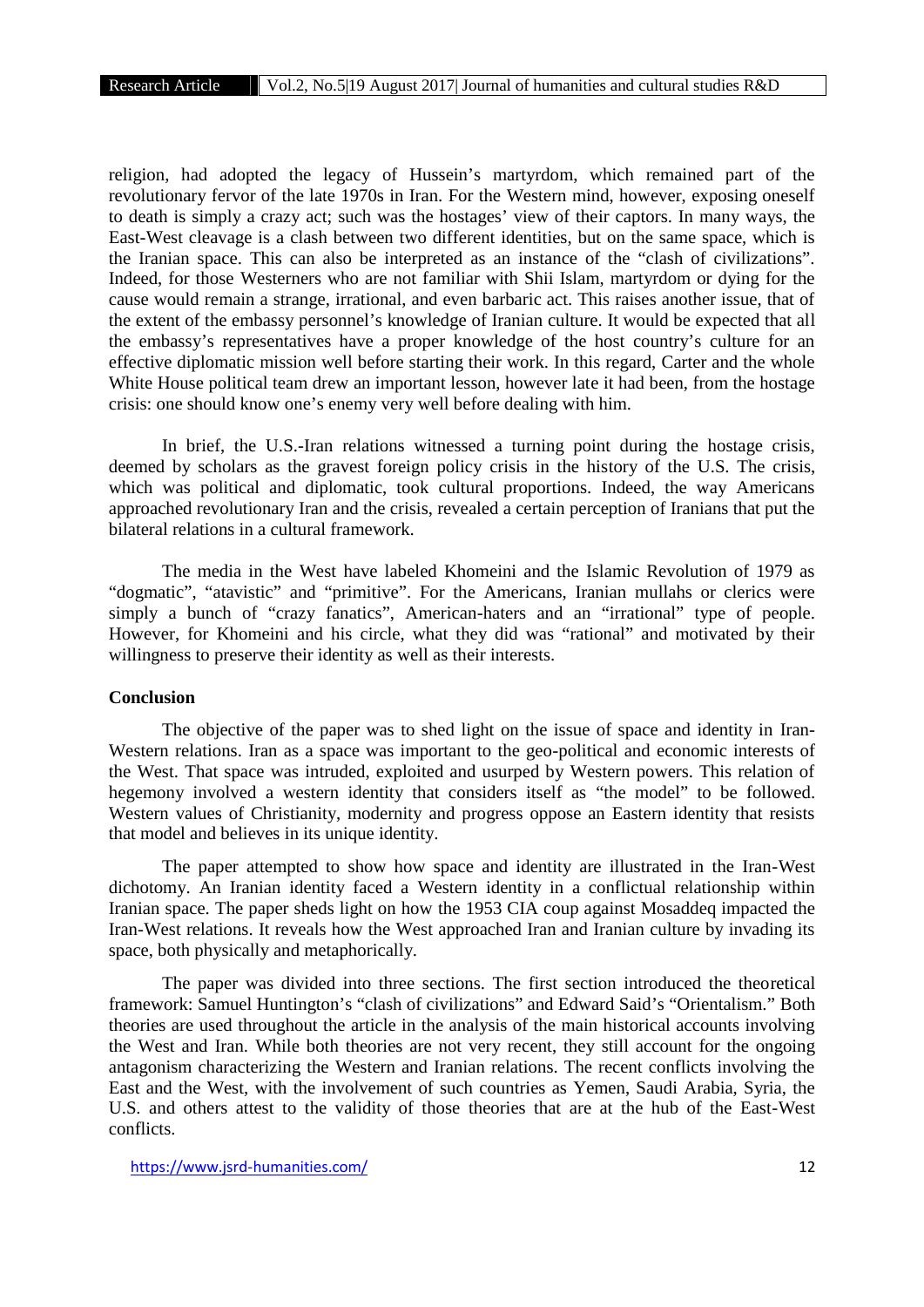The second section shed light on the Anglo-Iranian oil dispute and its implications for the East-West cleavage and the issue of apace and identity. The oil conflict that started between Iran and Britain and in which the U.S. eventually took part, explained the deep motives behind Western interference in the Iranian economy and domestic politics. The 1953 CIA coup against Prime Minister Mohammad Mosaddeq that was the outcome of the oil crisis was presented as a turning point in the decline of the Western-Iranian relations. Finally, section three focused on the 1979 Tehran hostage crisis and its impact on the East-West relations. Just like with the oil dispute and the CIA coup, the hostage crisis was an episode that reflected both the concept of the "Clash of Civilizations" and Edward Said's "Orientalism."